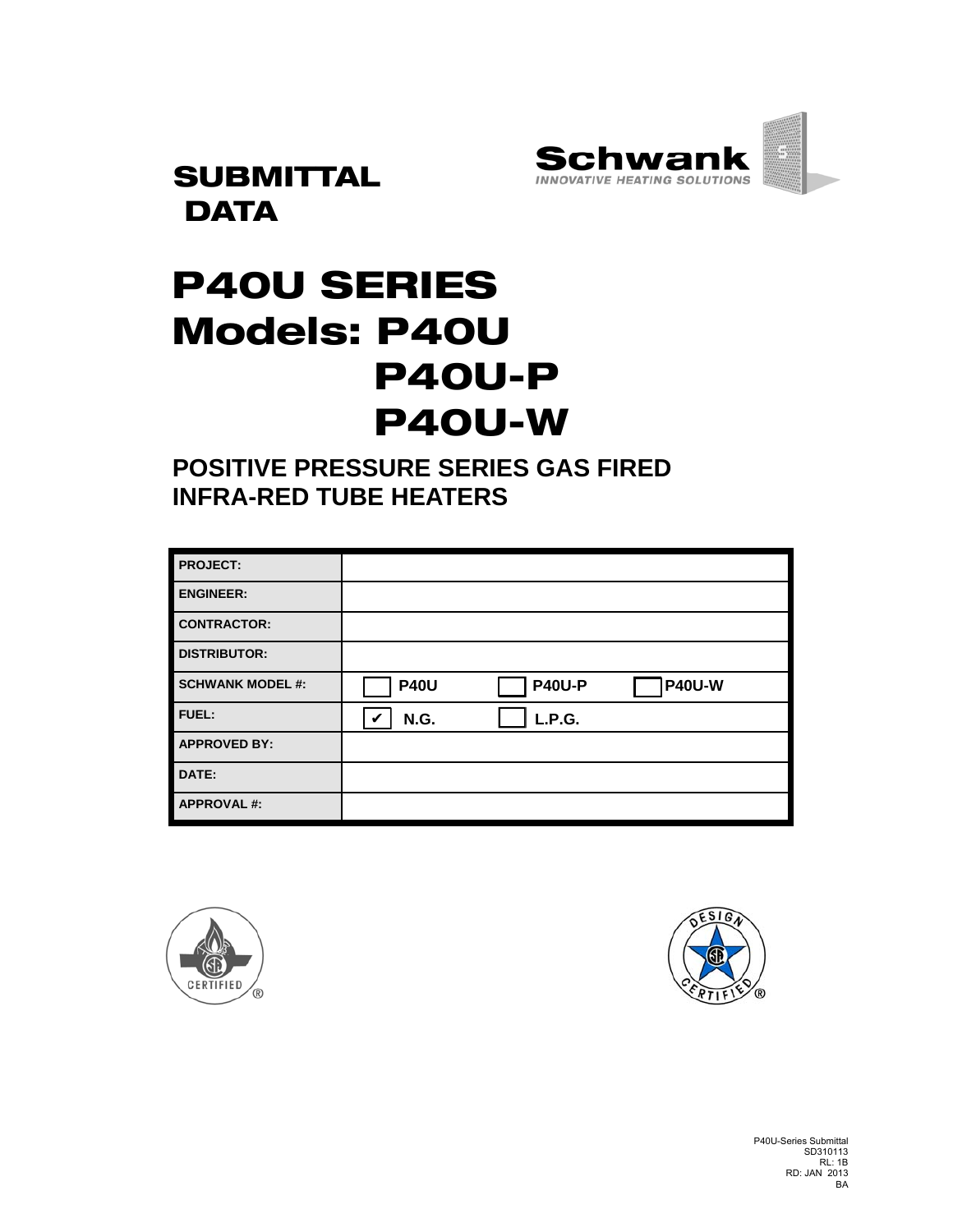#### **NOTICE:**

Schwank reserves the right to make changes to equipment and specifications without obligation or notification.

This publication, or parts thereof, may not be reproduced in any form, without prior written consent from Schwank. Unauthorized use or distribution of this publication is strictly prohibited.

**Schwank** 

2 Schwank Way Waynesboro, Georgia, USA 30830

5285 Bradco Boulevard Mississauga, Ontario, L4W 2A6

Customer and Technical Services Phone: 1-877-446-3727 Fax: 1-866-361-0523

e-mail: csr@schwankgroup.com

**www.schwankgroup.com**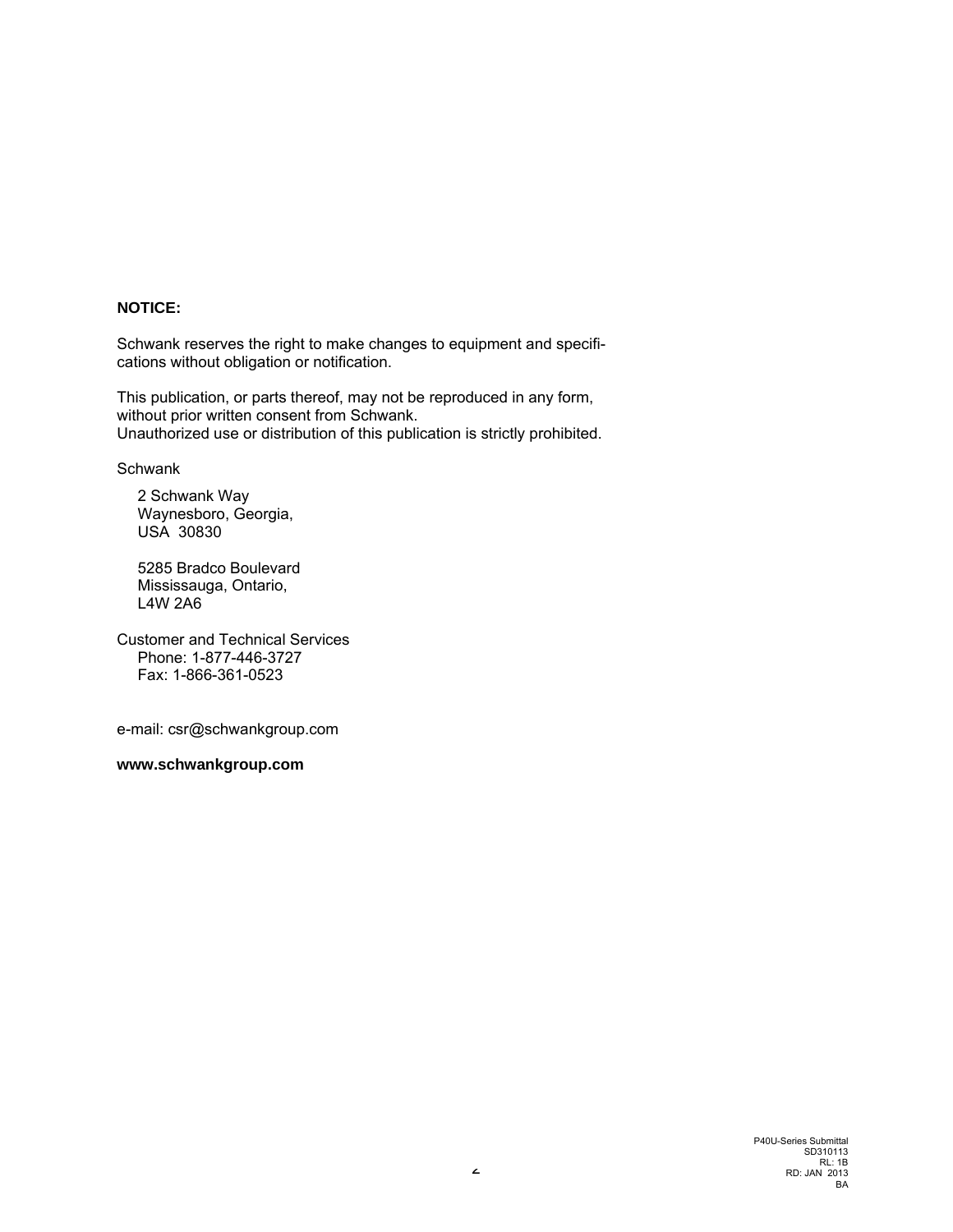| <b>Quantity On Project</b> |                                                                            |  |  |  |  |
|----------------------------|----------------------------------------------------------------------------|--|--|--|--|
|                            | Indoor Commercial / Industrial; Painted drop-jaw service burner housing    |  |  |  |  |
| <b>P40U</b>                | Dimensions: 120" L x 20" W x 12" H (3035 mm x 508 mm x 305 mm)             |  |  |  |  |
|                            | Outdoor / Wet Environments; Powder coated weather tight burner housing     |  |  |  |  |
| <b>P40U-P</b>              | Dimensions: 124" L x 20" W x 12" H (3150 mm x 508 mm x 305 mm)             |  |  |  |  |
| <b>P40U-W</b>              | Outdoor / Harsh Environments; Stainless steel weather tight burner housing |  |  |  |  |
|                            | Dimensions: 124" L x 20" W x 12" H (3150 mm x 508 mm x 305 mm)             |  |  |  |  |

| All P40U Models: Factory assembled (burner to tube/reflector system) |                                                             |  |  |
|----------------------------------------------------------------------|-------------------------------------------------------------|--|--|
| Capacity:                                                            | 40,000 Btuh (12kW) 0 to 4,500 ft. (1,370 m) ABOVE SEA LEVEL |  |  |
| <b>Shipping Weight:</b>                                              | 105 lb. (47.6 kg)                                           |  |  |
| <b>Assembly Weight:</b>                                              | 96 lb (43.5 kg)                                             |  |  |
| Turbulator:                                                          | 36" (914 mm) Burner side tube; 90" (2286 mm) Vent side tube |  |  |
| <b>Flue Vent / Air Duct:</b>                                         | 4" (102 mm)                                                 |  |  |
| <b>Gas Inlet:</b>                                                    | 1/2" NPT (12.7 mm)                                          |  |  |
| <b>Gas Connector:</b>                                                | USA: 1/2" x 24" Stainless steel - supplied with heater      |  |  |
|                                                                      | Canada: 1/2" x 30" Type 1 Gas Hose - supplied with heater   |  |  |
| <b>Manifold Pressure:</b>                                            | 3.5" w.c. NG (0.87 kPa); 10" w.c. LPG (2.49 kPa)            |  |  |
| Line Minimum:                                                        | 5" w.c. NG (1.25 kPa); 11" w.c. LPG (2.74 kPa)              |  |  |
| Line Maximum:                                                        | 14" w.c. NG or LPG (3.49 kPa)                               |  |  |
| Electrical:                                                          | 120V, 60 HZ 145 VA                                          |  |  |
| Thermostat:                                                          | Factory ready for 24 Vac or 120 Vac thermostat              |  |  |

## **CUT-AWAY BURNER VIEW**



| <b>OPTIONAL ACCESSORIES</b>                                | OTY ON<br>PROJECT |  |
|------------------------------------------------------------|-------------------|--|
| FRESH AIR INTAKE WALL HOOD (P40U)                          | JS-0532-VC        |  |
| Fresh Air Hood supplied with P40U-P & P40U-W               |                   |  |
| ROOF VENT TERMINAL 102 mm (4")                             | JA-0530-XX        |  |
| ROOF VENT TERMINAL 152 mm (6")                             | JA-0531-XX        |  |
| WALL VENT TERMINAL 102 mm (4")                             | JA-0528-XX        |  |
| WALL VENT TERMINAL 152 mm (6")                             | JA-0529-XX        |  |
| FLUE VENT TEE<br>(102 mm x 102 mm x 152 mm) (4" x 4" x 6") | $JA-0514-XX$      |  |
| COUPLING KIT FOR TEE                                       | JA-0516-SW        |  |
| TRU-TEMP 24V SET BACK THERMOSTAT                           | $JM$ -0150- $XX$  |  |
| <b>24 VOLT DIGITAL THERMOSTAT</b>                          | JS-0569-WR        |  |
| THERMOSTAT 120 VOLT                                        | JL-0772-XX        |  |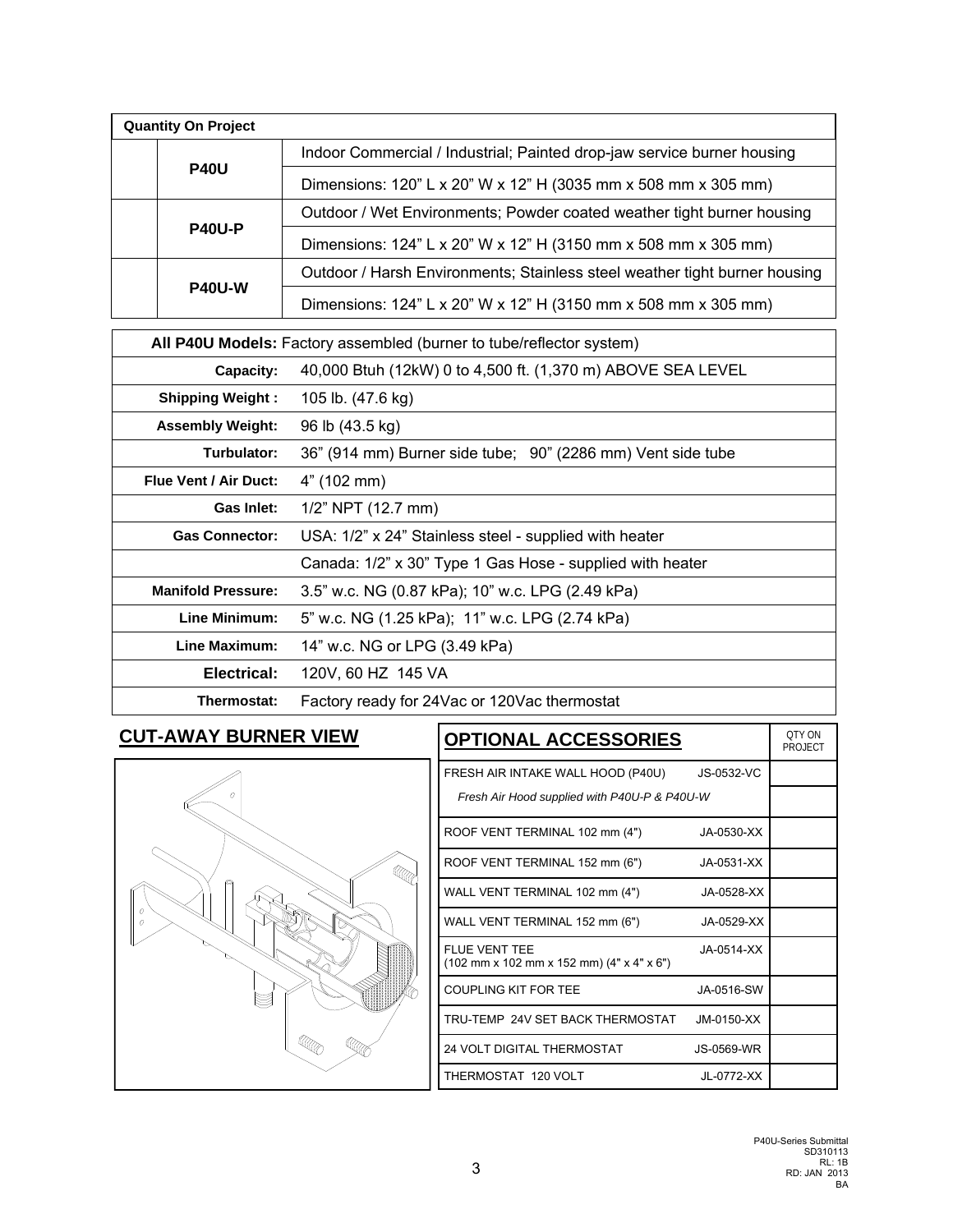

### **MINIMUM CLEARANCES TO COMBUSTIBLE SURFACES OR MATERIALS**

| <b>MODELS</b>                | <b>SUSPENDED</b><br><b>HORIZONTALLY</b>                                   |                          |                          | <b>SUSPENDED AT AN ANGLE</b><br><b>UP TO 30 DEGREES</b> |                          |                            |                                  |
|------------------------------|---------------------------------------------------------------------------|--------------------------|--------------------------|---------------------------------------------------------|--------------------------|----------------------------|----------------------------------|
|                              | TOP(A)<br>inches (cm)                                                     | BELOW (C)<br>inches (cm) | SIDES (S)<br>inches (cm) | TOP(A)<br>inches (cm)                                   | BELOW (C)<br>inches (cm) | FRONT (F)<br>$inches$ (cm) | <b>BEHIND (B)</b><br>inches (cm) |
| <b>P40U</b><br><b>P40U-P</b> | 12(30.5)                                                                  | 55 (140)                 | <b>24</b> (61)           | <b>12</b> (30.5)                                        | 55 (140)                 | 36(91.5)                   | <b>12</b> (30.5)                 |
| <b>P40U-W</b>                | 'E': Clearance from 'U' end of heater (horizontal or angled): 24" (61 cm) |                          |                          |                                                         |                          |                            |                                  |